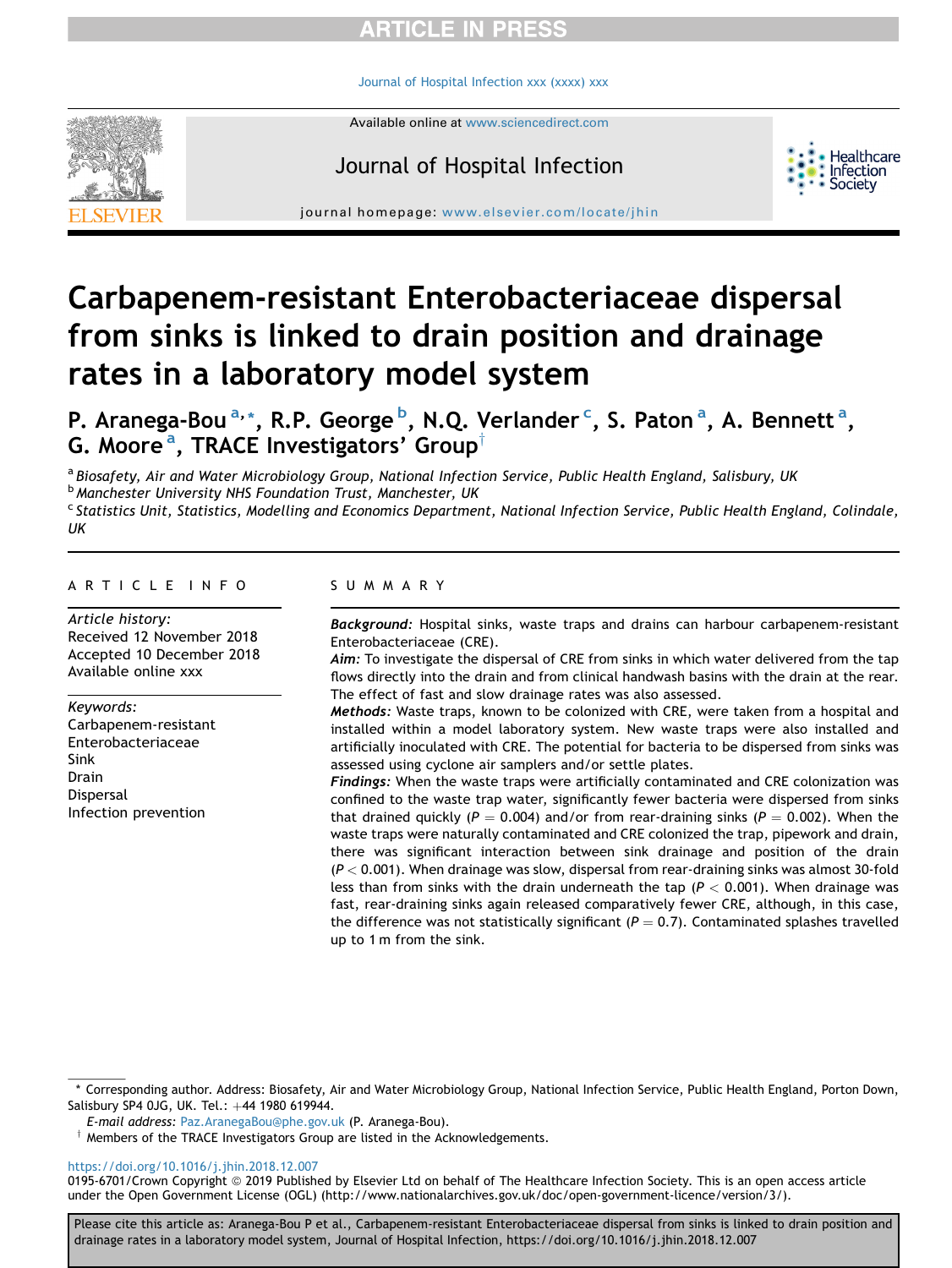# **ARTICLE IN PRESS**

#### 2 P. Aranega-Bou et al. / Journal of Hospital Infection xxx (xxxx) xxx

Conclusion: Slow drainage rates and sink designs with the drain directly underneath the tap increase the risk of CRE present in waste traps and drains contaminating the ward environment.

Crown Copyright © 2019 Published by Elsevier Ltd on behalf of The Healthcare Infection Society. This is an open access article under the Open Government License (OGL) (http://www.nationalarchives.gov.uk/doc/ open-government-licence/version/3/).

## Introduction

Carbapenem-resistant Enterobacteriaceae (CRE) have spread globally and, over the last  $10-15$  years, have become increasingly important causes of healthcare-associated infection [\[1\]](#page-5-0). The hospital reservoirs of CRE include infected and colonized patients and patient-to-patient cross-transmission can act as a mechanism of spread, with direct contact between patients and staff widely thought to be the primary means of transmission  $[2,3]$ . However, environmental reservoirs have also been identified.

It has been known for over 20 years that hospital sinks and drains can support long-term persistence of multidrugresistant Enterobacteriaceae  $[4,5]$  and other Gram-negative organisms, including Pseudomonas aeruginosa [\[6\]](#page-5-0). More recently and in several hospitals, sinks, drains and waste traps have been found to harbour identical or very similar CRE strains as those colonizing and infecting patients  $[7-16]$  $[7-16]$ . Based on this genetic association and epidemiological links, some studies have concluded that these environmental reservoirs represent a source for CRE colonization/infection of patients [\[7,9,11,13,14\]](#page-5-0) or a persistent reservoir between patientassociated outbreaks [\[16\]](#page-6-0).

The need for environmental interventions targeting sinks to control outbreaks has been recognized by many hospitals. These have included, among others, removal of sinks and pipework [\[15,16\],](#page-6-0) enhanced cleaning of sinks and modification to sink design [\[17\]](#page-6-0) and installation of self-disinfecting siphons [\[18\].](#page-6-0) Recent intervention studies have also shown that changes in the management of water and waste water in hospital intensive care units (ICUs) can reduce the incidence of Gramnegative bacteria acquisitions  $[19-21]$  $[19-21]$ . In one study, the removal of sinks from ICU rooms was associated with a decrease in infection and colonization rates of multidrug-resistant P. aeruginosa and Klebsiella pneumoniae [\[21\]](#page-6-0). In another study, the installation of covers on in-room hoppers used for waste-water disposal in a number of ICUs in a university hospital decreased the number of infections and colonizations by K. pneumoniae carbapenemase-producing organisms [\[20\]](#page-6-0).

To date, despite all the epidemiological evidence available, investigation of the mechanisms and determinants of transmission from contaminated sinks and drains to patients has been scarce  $[9,22,23]$ . In this study, a large-scale laboratory model sink system was used to investigate the effects of two different factors on the dispersal of CRE from sinks: the position of the drain in relation to tap outlet and draining conditions.

## Methods

## Model sink system design

A laboratory model system, incorporating 12 individual sinks, associated pipework and bottle waste traps was designed and built to simulate a clinical setting (Supplementary material: Figure A). Five of the sinks were clinical handwash basins (CHWB) with the drain located at the rear of the unit and seven were small stainless-steel utility sinks (SSUS), with the drain located directly underneath the tap outlet (Markwik 21 Wall Mounted Sequential Thermostatic Basin Mixer; Armitage Shanks, Kingston upon Hull, UK) (Supplementary material: Figure A). Rigid partitions (40  $\times$  57.5 cm) were installed between each sink to prevent cross-contamination from one sink to another. The distance between each tap outlet and the surface of the sink was  $\sim$  30 cm. Water was delivered at a temperature of  $\sim$ 40°C at a flow rate of  $\sim$ 4 L/min. For the purposes of the current study, two different drainage conditions were simulated. Operating the tap and waste pump concurrently provided 'fast drainage' conditions. Delaying operation of the waste pump by 10 s allowed water to accumulate in the basin whilst the tap was operating simulating 'slow drainage'. No routine cleaning of the sinks took place.

## Dispersal of CRE from an artifically contaminated waste trap

In order to investigate whether CRE present within waste trap water can be dispersed into the surrounding environment, new clean waste traps were artificially seeded with CRE. Before each experiment, a colony of a carbapenem-resistant Citrobacter freundii strain isolated from a hospital waste trap and grown from a  $-80^{\circ}$ C stock was inoculated in 10 mL nutrient broth (Oxoid Ltd, Basingstoke, UK). After overnight incubation at  $37^{\circ}$ C, the entire culture volume was added to the waste trap. This was carried out by feeding sterile tubing through the drain hole and injecting the inoculum into the trap or by opening the waste trap and adding the culture directly. This (regardless of inoculation method) resulted in an average concentration of  $2 \times 10^7 \pm 7 \times 10^6$  cfu/mL in the waste trap water. The sink basin was cleaned with a cloth soaked in 70% isopropanol (VWR International, Leicestershire, UK) and swabbed to ensure contamination was confined to the waste trap. Immediately after contamination of the waste trap, the sink tap was operated and water allowed to flow for 30 s directly into the sink. CRE dispersed in droplets were collected using settle plates (diameter 90 mm; MacConkey Agar No.3;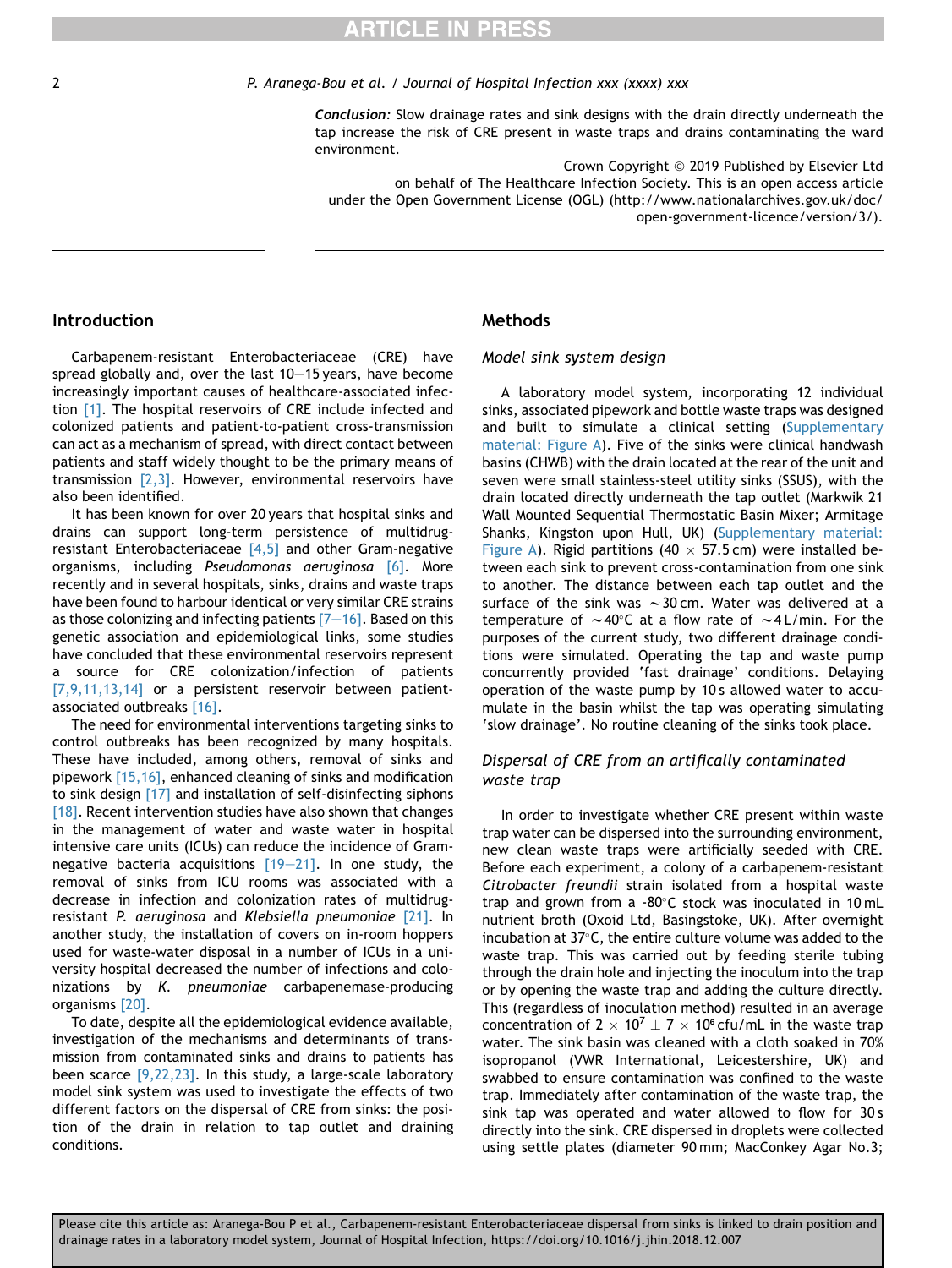# **ARTICLE IN PRESS**

Oxoid) placed around the perimeter of the sink and which, on culture (18-24h at 37°C) formed splash-forming units (sfu) (Supplementary material: Figure B).

Active air samping, using a cyclone air sampler (operating at 650 L/min) [\[24\]](#page-6-0) was also carried out. The sampler was placed as close as possible to the drain ( $\sim$  10 cm above and, depending on sink design, 2 cm or 23 cm away) and operated for  $\sim$  38 s to capture the duration of the flush. The position and design of the sampler meant that it would collect both aerosolized particles  $\left($  <10  $\mu$ m in diameter) and large droplets/splashes  $(>10 \mu m)$  in diameter). The collecting fluid (phosphate buffer containing manucol and antifoam) was withdrawn and cultured using MacConkey Agar No.3, Brilliance™ *E. coli*/coliform agar  $(Oxoid)$  and chromID<sup>TM</sup> CARBA (Biomérieux, Basingstoke, UK). To enhance detection, these samples were also enriched in tryptone soya broth (TSB; Oxoid) before sub-culture on chromID™ CARBA.

Samples from the waste trap water and swabs of the sink surface were collected before and after the 30-s flush to confirm CRE concentration and to investigate surface contamination, respectively. Samples were diluted as required and plated on MacConkey No.3 and∕or Brilliance™ *E. coli*/coliform agar, chromID™ CARBA, and Pseudomonas selective agar CN (Oxoid). All plates, were incubated at  $37^{\circ}$ C for  $18-24$  h. Experiments were carried out in triplicate and dispersal from both types of sink under both drainage conditions was assessed. Control samples were taken in the absence of seeding.

#### Hospital waste trap installation

In January 2018 (4 months before commencement of the current study), eight waste traps known to be colonized with CRE were collected from a UK hospital that had been experiencing a protracted outbreak of K. pneumoniae carbapenemase (KPC)-producing Enterobacteriaceae since 2009 in which waste-water sites had been implicated [\[16\].](#page-6-0) Waste traps were transported to the laboratory at room temperature and were installed in the model system within 4 days. Upon installation, all waste traps received a daily dose ( $\sim$ 3 mL) of TSB. Dosing with nutrients was required to maintain the Enterobactericeae population at similar levels to those found at installation.

# Dispersal of CRE and other Enterobacteriaceae from naturally contaminated waste traps and sinks

Two sinks (one SSUS with the drain directly underneath the tap and one CHWB with its drain at the rear) were used. Two consecutive 30-s flushes were carried out. Droplet dispersal was assessed using settle plates (MacConkey Agar No.3; Oxoid) placed on the surfaces immediately surrounding the sink and on the floor up to 1 m away from the sink. During these experiments, no surface disinfection was carried out. Surface swabs were taken before and after each 30-s flush and samples from the waste trap water collected before and after each experiment. Once each set of experiments had been completed, a sample of the biofilm colonizing the drain was also collected with a swab. All samples were diluted as required and cultured as before. Isolates of interest were identified by matrixassisted laser desorption/ionization time-of-flight (MALDI-TOF) mass spectrometry (Bruker Daltonik MALDI biotyper;

Bruker, Bremen, Germany) using the direct transfer method. Enterobacteriaceae isolates were compared by antibiotic resistance profiling using the disc diffusion method (ampicillin, gentamicin, amikacin, meropenem, ceftazidime and ciprofloxacin) following EUCAST guidelines. Experiments were carried out in triplicate and dispersal from both types of sink under both drainage rates was assessed. Samples taken when the taps were not operated provided an indication of any background contamination.

#### Statistical analysis

The results were analysed using STATA version 14.2. For the experiment detecting dispersal from the artifically contaminated waste trap, a dichotomous outcome (zero (i.e. no dispersal) vs greater than zero (i.e. dispersal observed)) was created and analysed using logistic regression. The covariates in the model were drainage type, position of the drain and their interaction. The interaction was tested for significance and, if not significant at the 5% level, removed from the model. The main effects were then tested.

For the experiment measuring dispersal from hospital waste traps, the total number of sfu across the two consecutive flushes was used for statistical calculations. Normality was tested using the skewness and kurtosis test with correction. The test for Normality gave a P-value of 0.1, hence the null hypothesis for Normality was not rejected at the 5% level and a normal linear regression was used to analyse the data. The covariates in the model were as for the model described above with the addition of the logarithm of the initial concentration in the waste trap. The appropiate function of this logarithm was explored by beginning with a cubic function and successively simplifying to quadratic and linear if not statistically significant at each step. Testing was performed by means of the likelihood ratio testing and a linear function of the logarithm appeared adequate. The number of plates was used as exposure or offset, respectively, in the two models.

# Results

## Dispersal of CRE from a sink with an artifically contaminated waste trap

After seeding, a high concentration of CRE (2  $\times$  10<sup>7</sup>  $\pm$  7  $\times$  $10^6$  cfu/mL) was present in the waste trap water. The sink tap was operated for 30 s and active and passive air sampling techniques were used to detect dispersal of CRE. Results are expressed as cfu/volume of air sampled ( $\sim$ 400 L) and sfu/agar plate, respectively ([Table I](#page-3-0)); sfu comprised one to tens of cfu (Supplementary material: Figure B).

When the sinks had fast drainage, very little dispersal occurred regardless of drain position with low dispersal detected only on one of three occasions from a sink with the drain directly under the tap [\(Table I](#page-3-0)). However, if draining was impaired, the position of the drain in relation to the tap determined whether dispersal would occur. When the drain was positioned directly underneath the tap, CRE were released from the waste trap. In contrast, there was no dispersal from the waste trap when the drain was positioned at the rear of the sink ([Table I\)](#page-3-0). Statistical analysis confirmed that the interaction between drainage and position of the drain was not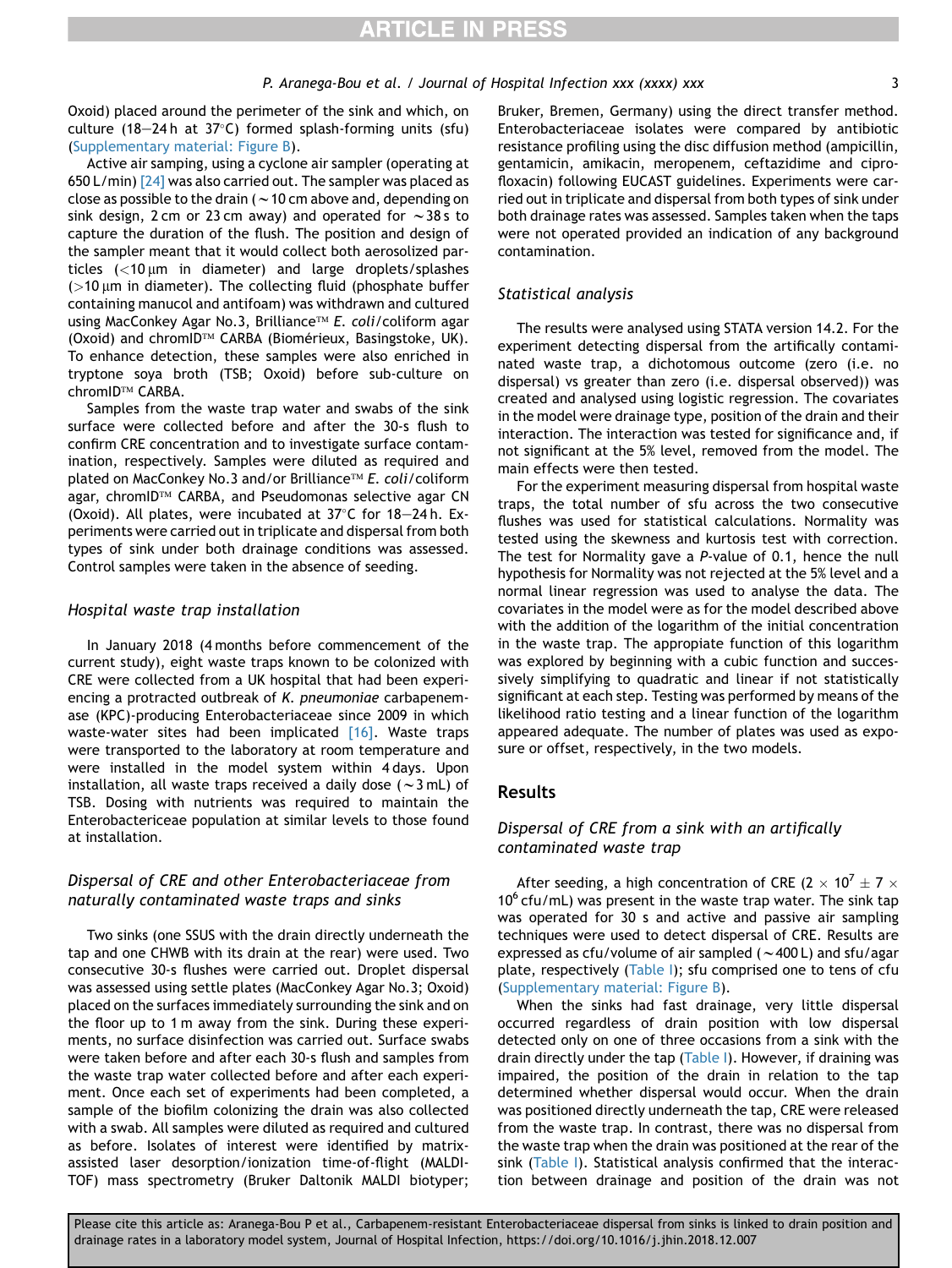<span id="page-3-0"></span>

Table I

# **RTICLE IN PRESS**

#### 4 P. Aranega-Bou et al. / Journal of Hospital Infection xxx (xxxx) xxx

|                                          |                                                       | Fast drainage                                    | Slow drainage                                         |                                                  |  |  |  |
|------------------------------------------|-------------------------------------------------------|--------------------------------------------------|-------------------------------------------------------|--------------------------------------------------|--|--|--|
|                                          | Active sampling<br>Cyclone sampler<br>(cfu/400 L air) | Passive sampling<br>Settle plates<br>(total sfu) | Active sampling<br>Cyclone sampler<br>(cfu/400 L air) | Passive sampling<br>Settle plates<br>(total sfu) |  |  |  |
| Drain underneath faucet<br>Drain at rear |                                                       |                                                  | $2.3 \times 10^3 + 1.8 \times 10^3$<br>0ª             | $1.4 \times 10^2 + 6.1 \times 10^1$              |  |  |  |

Dispersal of carbapenem-resistant Enterobacteriaceae (CRE) from waste traps artificially seeded with CRE

The sink tap was operated for 30 s and the effect of drain position and drainage condition was assessed. Cyclone samples are expressed as mean  $\pm$  standard deviation colony forming units (cfu) and the settle plates as mean  $\pm$  standard deviation splash-forming units (sfu) (N = 3).

<sup>a</sup> One out of three samples positive after enrichment (i.e.  $<$  30  $\times$  cfu/volume of air sampled).

significant ( $P > 0.999$ ) but both drainage conditions ( $P = 0.004$ ) and position of the drain ( $P = 0.002$ ) were determined to be highly significant, with good drainage and sinks with the drain at the rear having lower odds of producing splashes and dispersing CRE than poor drainage and sinks with the drain directly underneath the tap.

No surface contamination was detected when the sinks drained fast. However, when the sinks had slow drainage, strainers associated with drains positioned directly below the tap did become contaminated with CRE (mean 6  $\times$  10<sup>1</sup>  $\pm$  6  $\times$  $10^1$  cfu/swab).

# Dispersal of CRE and other Enterobacteriaceae from naturally contaminated waste traps and sinks

Waste traps taken from hospital sinks were installed within the model system and were dosed with nutrients on a daily basis. Over time, and as observed previously  $[23]$ , biofilm present within the waste trap and/or associated pipework were able to migrate to the drain. The number of CRE recovered in the drain from rear-draining sinks and those directly underneath the faucet were  $3 \times 10^7$  cfu/swab and  $9 \times 10^5$  cfu/ swab, respectively, which might reflect differences in material and design. The strainer of the sink with the drain directly underneath the faucet had an average of  $1 \times 10^6$  CRE/swab. There was no strainer associated with the rear-draining sink used in this investigation.

Under these conditions, the mean concentration of CRE recovered from the waste trap water was 4  $\times$  10<sup>7</sup> cfu/mL. Two consecutive 30-s flushes were carried out, with the first flush always resulting in greater dispersal (Table II). The interaction of drainage rate and sink type was found to be significant  $(P < 0.001)$ . When the drain was directly underneath the tap, CRE dispersal occurred regardless of draining conditions, but was almost eight-times greater when draining was impaired  $(P < 0.001$  by the Wald test). In both cases, sfu were detected up to 1 m from the sink but they were more numerous in the area immediately surrounding the sink (Table II).

When the drain was at the rear of the unit and the sink was allowed to drain rapidly, CRE dispersal was minimal (mean: 0.3 sfu). Although more CRE (mean: 18.5 sfu) were detected when drainage was slow, this difference did not reach statistical significance ( $P = 0.9$  by the Wald test). As before, whilst sfu were more numerous on surfaces surrounding the sink, they were also detected up to 63 cm away from the sink (Table II).

When drainage was impaired, dispersal from sinks with the drain located directly underneath the tap was almost 30-times greater than sinks with the drain at the rear of the unit  $(P < 0.001$  by the Wald test). There was no corresponding statistical difference between the different drain positions when drainage was fast ( $P = 0.7$  by the Wald test), even though sinks with the drain directly underneath the faucet produced a higher number of sfu (Table II).

Representative isolates recovered from waste trap water and from settle plates were identified using MALDI-TOF and matched by comparing antibiotic resistance profiles. From sink A, a carbapenem-resistant Enterobacter cloacae was dispersed. From sink B, a carbapenem-resistant C. freundii was dispersed, along with a C. freundii strain sensitive to carbapenems and Pseudomonas spp. Therefore, in some cases, sfu from sink B contained Enterobacteriaceae sensitive to carbapenems.

# **Discussion**

In this study, a laboratory model system incorporating artificially and naturally contaminated waste traps was used to investigate dispersal of CRE from sinks, with particular

Table II

Dispersal from sinks known to be colonized with carbapenem-resistant Enterobacteriaceae (CRE) in the waste trap and drain

| Distance from sink (cm)          |         | Number of CRE detected using settle plates (Total sfu) |      |     |        |       |                    |      |       |            |       |
|----------------------------------|---------|--------------------------------------------------------|------|-----|--------|-------|--------------------|------|-------|------------|-------|
|                                  |         | Fast drainage                                          |      |     |        |       | Slow drainage      |      |       |            |       |
|                                  |         | Around sink $0-27$ $27-54$                             |      |     | 54-100 | Total | Around sink $0-27$ |      | 27—54 | $54 - 100$ | Total |
| Drain underneath faucet (Sink A) | Flush 1 | 30.3                                                   | 18.3 | 6.3 | 4      | 69.5  | 224                | 96   | 36.6  | 17         | 536.5 |
|                                  | Flush 2 | 2.7                                                    |      | 6.6 | 0.3    |       | 106                | 34.3 | 17.3  | 5.3        |       |
| Drain at rear (Sink B)           | Flush 1 | 0                                                      | 0    | 0   | 0.3    | 0.3   | 14.3               | 0.6  | 0     | 0          | 18.5  |
|                                  | Flush 2 | 0                                                      | 0    | 0   | 0      |       |                    | 0.3  | 0.3   | 0          |       |

Mean  $(N = 3$  replicate experiments) number of splash-forming units (sfu) detected on settle plates placed immediately around the sink and at distances up to 1 m from the sink during two consecutive 30-s flushes.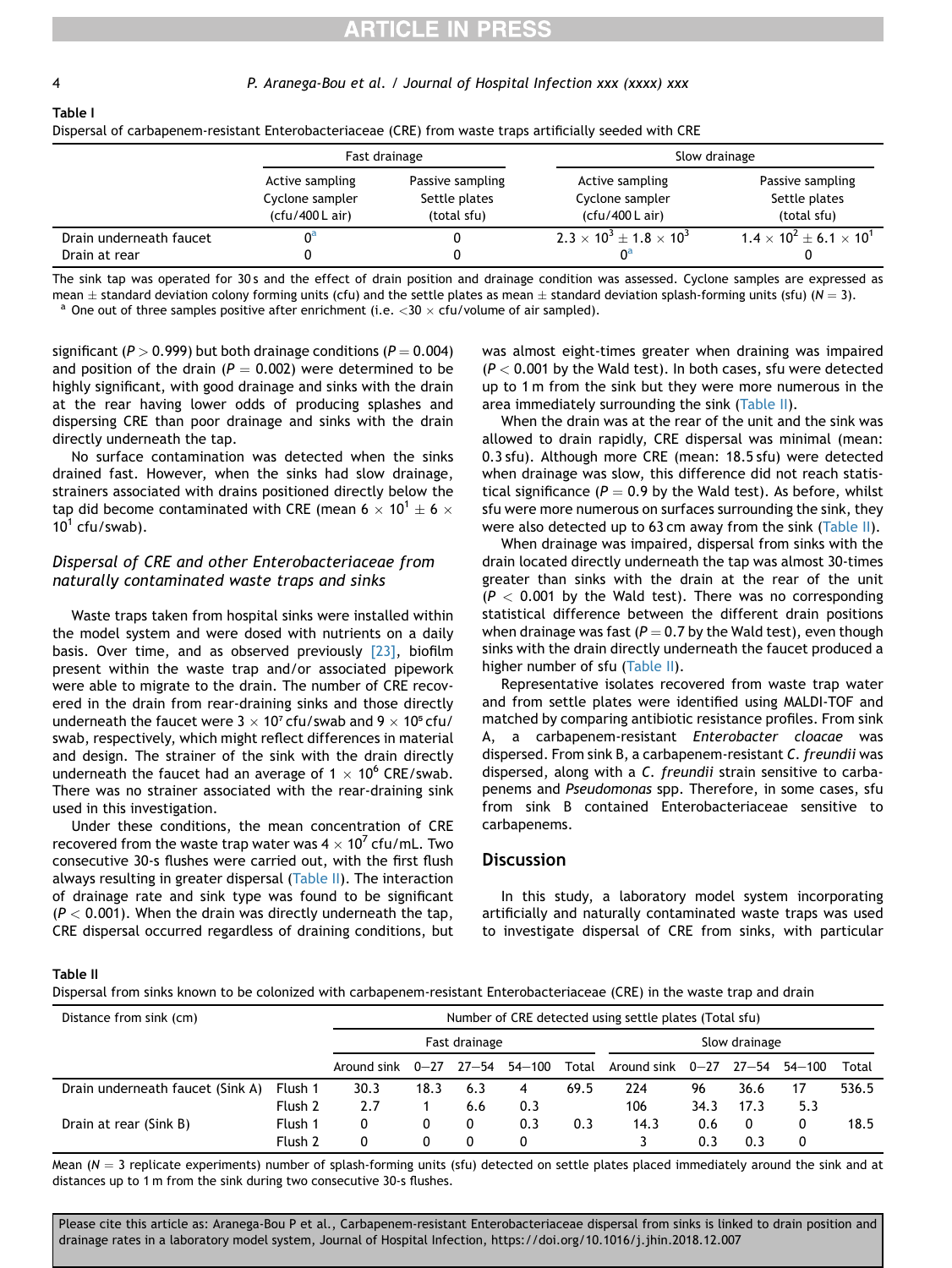P. Aranega-Bou et al. / Journal of Hospital Infection xxx (xxxx) xxx 5

focus on the position of the drain in relation to the tap and drainage rate.

Active air samplers have been previously used to detect Gram-negative organisms in aerosols released from the drain during flushing [\[9,25\].](#page-5-0) In the current study, the use of a cyclone sampler was combined with settle plates to assess dispersal from artificially contaminated waste traps. The results suggest that dispersal is largely droplet mediated and that splashes are multidirectional. This has been recently observed by others [\[25\]](#page-6-0) and implies that the use of settle plates alone can provide a good indication of spread and range of dispersal.

Disruption of biofilm present within a sink drain can transfer viable organisms to surrounding surfaces and the dispersal of Gram-negative organisms, resulting from tap water directly hitting the drain, has been implicated in a number of nosocomial outbreaks [\[10,11,22\].](#page-5-0) UK guidelines for the design of handwash basins in healthcare facilities state that the 'tap outlet flow should not discharge directly into the waste aperture' [\[26\]](#page-6-0). However, whilst rear-draining handwash basins are commonly installed on hospital wards, adherence to guidelines is not mandatory and sink design may differ depending on, for example, hospital, location and/or usage. Sinks in clinical and non-clinical areas can harbour CRE [\[16\]](#page-6-0) and sink drains, regardless of position, might provide a potential route of entry into the hospital environment.

During the current study, when waste traps were artificially contaminated with CRE (i.e. the contamination was confined to the waste trap water only and was not part of an established biofilm) and when the sinks were draining correctly, there was no dispersal from the sink regardless of drain position. Kotay et al.  $[23]$  carried out a similar study using sinks incorporating p-traps (as opposed to bottle traps) inoculated with either fluorescent microspheres or GFPexpressing Escherichia coli. As in the current study, no dispersal was detected when the markers were confined to the waste trap. However, in contrast, previous experiments using fluorescent markers have suggested that when the drain is positioned directly underneath the tap, droplets containing the marker and originating from the waste trap can be dispersed up to 1 m from the sink [\[22\]](#page-6-0). This discrepancy might be due to a number of factors, including differences in bacteria/fluorescent markers, tap design, sink depth and/or water pressure. Drainage is also likely to be an important factor. In the current study, when slow drainage was simulated, significant dispersal from the sinks was detected, but only when the drain was directly underneath the tap. When the drain was located at the rear of the sink dispersal from an artificially (i.e. transiently) contaminated waste trap was largely prevented [\(Table I](#page-3-0)).

Although the experimental design does not allow for direct statistical comparison between the experiments incorporating artificially and naturally contaminated waste traps, the results suggest that the formation and presence of biofilm within and/ or beyond the waste trap is associated with increased risk of dispersal, which would be consistent with other data [\[23\]](#page-6-0).

CRE are able to persist in sinks and drains in spite of chemical disinfection, with only two out of 10 outbreak studies involving CRE from a systematic review of carbapenemresistant organisms causing hospital-acquired infections reporting that environmental elimination was achieved [\[27\]](#page-6-0). Rapid re-colonization of drains and other pipework after replacement of all plumbing infrastructure in a ward, back to

the drainage stacks, has also been reported [\[16\]](#page-6-0). However, because many studies report the presence/absence of CRE rather than actual counts, the level of CRE contamination present in hospital sinks is largely unknown [\[11,13,15\]](#page-5-0), as is the significance of this burden as a risk factor for transmission to patients. The waste traps removed from the hospital for installation within our model system were heavily contaminated with visible biofilms resulting in high concentrations of CRE in the waste trap water (mean:  $3 \times 10^{-5}$  cfu/mL,  $N = 4$ ). The addition of supplementary nutrients was required to maintain this level of contamination and over time, the biofilm spread to the inner surfaces of the drain and, when present, the strainer. Kotay et al. [\[23\]](#page-6-0) made similar observations in their model system which incorporated waste traps containing GFPexpressing E. coli; in this context, after adding nutrients, bacterial growth extended upward at an average rate of 1 inch/ day, reaching the strainer after 7 days [\[23\].](#page-6-0) Disposal of various forms of nutrition including leftover beverages and foodstuffs from patients, surplus medication, including antibiotics, and the contents of intravenous fluid administration bags down hospital sinks has been regularly observed in a recent study characterizing sink activities [\[28\]](#page-6-0) and had previously been reported by others  $[9,10]$ . Therefore, the addition of nutrients and the CRE levels in this study are likely to reflect conditions found in healthcare settings.

When assessing dispersal from sinks colonized with a CREcontaining biofilm, the number of sfu and the distance these splashes travelled was greatest when the drain was positioned directly underneath the faucet. However, rear-draining sinks can still disperse CRE when draining conditions are suboptimal. Problems with sink drainage are common in hospitals. Between 2005 and 2010, Breathnach et al. [\[29\]](#page-6-0) reported an average of 391 notifications of blocked sinks, toilets or sluices per year in a hospital and determined that an outbreak of multidrugresistant P. aeruginosa resulted from sewage backflow and the slow drainage of water from showers [\[29\]](#page-6-0). Kotay et al. [\[23\]](#page-6-0) reported dispersal to the basin from a p-trap when water accumulated in the sink basin during flushing. In the current study, differences in drainage also influenced dispersal rates with slow draining conditions allowing dispersal from reardraining sinks and increasing dispersal from sinks with the drain under the tap. However, whilst it has been demonstrated that draining conditions play an important role in determining the extent of CRE dispersal, there are other parameters, such as water pressure, basin type, waste trap design and the distance between waste trap and drain, that have not been considered and may also be of significance. More research is warranted to account for all variables, which also need to be taken into account when the infectious risk of sinks is assessed in clinical settings.

A further limitation of this study is the inability to quantify the CRE present in all parts of the sink and associated pipework. Sampling could have disrupted the biofilm and, therefore, it is possible that differences in the level of contamination present within the two sink types may have affected dispersal. However, CRE levels in the waste trap water were measured and accounted for in the statistical model and, when measured at the end of the experiment, drain colonization was found to be at similar levels in both sinks if slightly higher in the sink with the drain at the rear. It was also not possible to simulate clinical practice in this study and no sink activities were carried out during flushing (e.g., handwashing)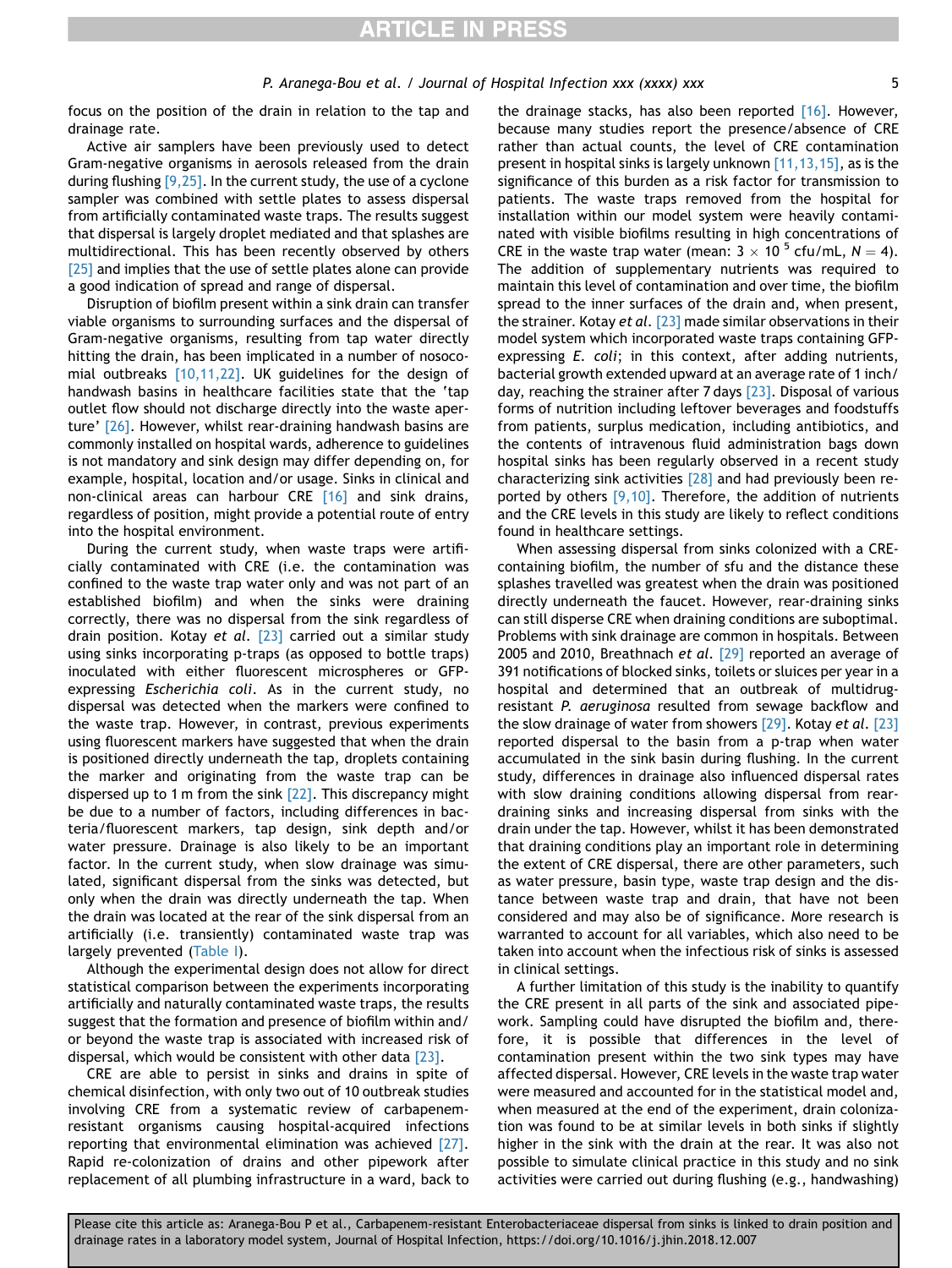#### <span id="page-5-0"></span>6 P. Aranega-Bou et al. / Journal of Hospital Infection xxx (xxxx) xxx

which may affect dispersal. Nonetheless, the use of a novel model system incorporating naturally contaminated waste traps taken from a hospital has provided a more realistic representation of the healthcare environment. This work and that of others [\[23,25\]](#page-6-0) is proving that the use of laboratory model systems can produce valuable data to be considered when designing and testing infection prevention and control guidelines regarding sink management.

In all our experiments most dispersed bacteria were concentrated on surfaces immediately surrounding the sink, where the risk for cross-contamination is highest. In a recent study carried out in the Medical Intensive Care Unit of a US hospital, it was estimated that medical and/or personal items were placed around the sink located in a patient's room at least once but up to five times per day per room  $[28]$ . Others have reported inappropriate storage of clean items close to sluices [\[29\].](#page-6-0) These results highlight the risk of such items becoming contaminated and how medical and personal items could act as a vehicle of transmission from sinks to patients. Kitchen sinks have also been implicated in outbreaks [\[16\]](#page-6-0), suggesting that the placement of plates, cutlery and water jugs around and within sinks should be avoided. However, the current study has also demonstrated that CRE-containing droplets originating from a sink could be dispersed up to 1 m and this should be considered when designing hospital rooms, both patient and utility (i.e. ward kitchens).

In conclusion, CRE can be dispersed from hospital sinks, particularly if inappropriate disposal of waste facilitates biofilm formation and colonization of the drain and/or if sink drainage is impaired. This has implications for onward transmission of any colonizing organism from these reservoirs, with multidrug-resistant Gram-negative organisms being of particular relevance and concern. Whilst reardraining sinks can help prevent dispersal, appropriate sink usage and maintenance of the water and drainage system are also essential.

# Acknowledgements

The authors are grateful to the microbiology laboratory staff and infection control teams at CMFT and the staff of the Manchester Medical Microbiology Partnership. The Transmission of Carbapenemase-producing Enterobacteriaceae (TRACE) study investigators are listed alphabetically, with those also included as named individuals in the author list in brackets: Zoie Aiken, Oluwafemi Akinremi, Aiysha Ali, Julie Cawthorne, Paul Cleary, Derrick W. Crook, Valerie Decraene, Andrew Dodgson, Michel Doumith, Matthew Ellington, David W. Eyre, (Ryan P. George), John Grimshaw, Malcolm Guiver, Robert Hill, Katie Hopkins, Rachel Jones, Cheryl Lenney, Amy J. Mathers, Ashley McEwan, (Ginny Moore), Mark Neilson, Sarah Neilson, Tim E.A. Peto, Hang T.T. Phan, Mark Regan, Anna C. Seale, Nicole Stoesser, Jay Turner-Gardner, Vicky Watts, Jimmy Walker, A. Sarah Walker, David Wyllie, William Welfare, Neil Woodford.

Conflict of interest statement None declared.

#### Funding sources

This work was supported by Public Health England. The views expressed in this publication are those of the authors and not necessarily those of PHE or any other Government Agency.

# Appendix A. Supplementary data

Supplementary data to this article can be found online at <https://doi.org/10.1016/j.jhin.2018.12.007>.

## References

- [1] [Logan LK, Weinstein RA. The epidemiology of carbapenem](http://refhub.elsevier.com/S0195-6701(18)30711-4/sref1)[resistant Enterobacteriaceae: the impact and evolution of a](http://refhub.elsevier.com/S0195-6701(18)30711-4/sref1) [global menace. J Infect Dis 2017;215:S28](http://refhub.elsevier.com/S0195-6701(18)30711-4/sref1)-[36](http://refhub.elsevier.com/S0195-6701(18)30711-4/sref1).
- [2] Gijón D, Curiao T, Baquero F, Coque TM, Cantón R. Fecal carriage [of carbapenemase-producing Enterobacteriaceae: a hidden](http://refhub.elsevier.com/S0195-6701(18)30711-4/sref2) [reservoir in hospitalized and non-hospitalized patients. J Clin](http://refhub.elsevier.com/S0195-6701(18)30711-4/sref2) Microbiol 2012:50:1558-[63.](http://refhub.elsevier.com/S0195-6701(18)30711-4/sref2)
- [3] [Grabowski ME, Kang H, Wells KM, Sifri CD, Mathers AJ, Lobo JM.](http://refhub.elsevier.com/S0195-6701(18)30711-4/sref3) [Provider role in transmission of carbapenem-resistant Entero](http://refhub.elsevier.com/S0195-6701(18)30711-4/sref3)[bacteriaceae. Infect Control Hosp Epidemiol 2017;38:1329](http://refhub.elsevier.com/S0195-6701(18)30711-4/sref3)-[34](http://refhub.elsevier.com/S0195-6701(18)30711-4/sref3).
- [4] [French GL, Shannon KP, Simmons N. Hospital outbreak of](http://refhub.elsevier.com/S0195-6701(18)30711-4/sref4) Klebsiella pneumoniae [resistant to broad-spectrum cephalosporins](http://refhub.elsevier.com/S0195-6701(18)30711-4/sref4) [and beta-lactam-beta-lactamase inhibitor combinations by hy](http://refhub.elsevier.com/S0195-6701(18)30711-4/sref4)[perproduction of SHV-5 beta-lactamase. J Clin Microbiol](http://refhub.elsevier.com/S0195-6701(18)30711-4/sref4) 1996:34:358-[63](http://refhub.elsevier.com/S0195-6701(18)30711-4/sref4).
- [5] [Hobson RP, MacKenzie FM, Gould IM. An outbreak of multiply](http://refhub.elsevier.com/S0195-6701(18)30711-4/sref5)resistant Klebsiella pneumoniae [in the Grampian region of Scot](http://refhub.elsevier.com/S0195-6701(18)30711-4/sref5)[land. J Hosp Infect 1996;33:249](http://refhub.elsevier.com/S0195-6701(18)30711-4/sref5)-[62](http://refhub.elsevier.com/S0195-6701(18)30711-4/sref5).
- [6] Lalancette C, Charron D, Laferrière C, Dolcé P, Déziel E, Prévost [M, et al. Hospital drains as reservoirs of](http://refhub.elsevier.com/S0195-6701(18)30711-4/sref6) Pseudomonas aeruginosa[: multiple-locus variable-number of tandem repeats](http://refhub.elsevier.com/S0195-6701(18)30711-4/sref6) [analysis genotypes recovered from faucets, sink surfaces and](http://refhub.elsevier.com/S0195-6701(18)30711-4/sref6) [patients. Pathogens 2017;6:36.](http://refhub.elsevier.com/S0195-6701(18)30711-4/sref6)
- [7] [Betteridge T, Merlino J, Natoli J, Cheong EY, Gottlieb T,](http://refhub.elsevier.com/S0195-6701(18)30711-4/sref7) [Stokes HW. Plasmids and bacterial strains mediating multidrug](http://refhub.elsevier.com/S0195-6701(18)30711-4/sref7)[resistant hospital-acquired infections are coresidents of the](http://refhub.elsevier.com/S0195-6701(18)30711-4/sref7) [hospital environment. Microb Drug Resist 2013;19:104](http://refhub.elsevier.com/S0195-6701(18)30711-4/sref7)-[9.](http://refhub.elsevier.com/S0195-6701(18)30711-4/sref7)
- [8] [Clarivet B, Grau D, Jumas-Bilak E, Jean-Pierre H, Pantel A,](http://refhub.elsevier.com/S0195-6701(18)30711-4/sref8) [Parer S, et al. Persisting transmission of carbapenemase](http://refhub.elsevier.com/S0195-6701(18)30711-4/sref8)producing Klebsiella pneumoniae [due to an environmental](http://refhub.elsevier.com/S0195-6701(18)30711-4/sref8) [reservoir in a university hospital, France, 2012 to 2014. Euro](http://refhub.elsevier.com/S0195-6701(18)30711-4/sref8) Surveill 2016:21:pij=[30213.](http://refhub.elsevier.com/S0195-6701(18)30711-4/sref8)
- [9] [De Geyter D, Blommaert L, Verbraeken N, Sevenois M, Huyghens L,](http://refhub.elsevier.com/S0195-6701(18)30711-4/sref9) [Martini H, et al. The sink as a potential source of transmission of](http://refhub.elsevier.com/S0195-6701(18)30711-4/sref9) [carbapenemase-producing Enterobacteriaceae in the intensive](http://refhub.elsevier.com/S0195-6701(18)30711-4/sref9) [care unit. Antimicrob Resist Infect Control 2017;6:24.](http://refhub.elsevier.com/S0195-6701(18)30711-4/sref9)
- [10] [Kotsanas D, Wijesooriya WR, Korman TM, Gillespie EE, Wright L,](http://refhub.elsevier.com/S0195-6701(18)30711-4/sref10) [Snook K, et al. "Down the drain": carbapenem-resistant bacteria](http://refhub.elsevier.com/S0195-6701(18)30711-4/sref10) [in intensive care unit patients and handwashing sinks. Med J Aust](http://refhub.elsevier.com/S0195-6701(18)30711-4/sref10)  $2013:198:267-9.$  $2013:198:267-9.$  $2013:198:267-9.$
- [11] [Leitner E, Zarfel G, Luxner J, Herzog K, Pekard-Amenitsch S,](http://refhub.elsevier.com/S0195-6701(18)30711-4/sref11) [Hoenigl M, et al. Contaminated handwashing sinks as the source of](http://refhub.elsevier.com/S0195-6701(18)30711-4/sref11) [a clonal outbreak of KPC-2-producing](http://refhub.elsevier.com/S0195-6701(18)30711-4/sref11) Klebsiella oxytoca on a he[matology ward. Antimicrob Resist Infect Control 2015;59:714](http://refhub.elsevier.com/S0195-6701(18)30711-4/sref11)-[6.](http://refhub.elsevier.com/S0195-6701(18)30711-4/sref11)
- [12] [Leung GH, Gray TJ, Cheong EY, Haertsch P, Gottlieb T. Persis](http://refhub.elsevier.com/S0195-6701(18)30711-4/sref12)[tence of related bla-IMP-4 metallo-beta-lactamase producing](http://refhub.elsevier.com/S0195-6701(18)30711-4/sref12) [Enterobacteriaceae from clinical and environmental specimens](http://refhub.elsevier.com/S0195-6701(18)30711-4/sref12) [within a burns unit in Australia](http://refhub.elsevier.com/S0195-6701(18)30711-4/sref12)  $-$  [a six-year retrospective study.](http://refhub.elsevier.com/S0195-6701(18)30711-4/sref12) [Antimicrob Resist Infect Control 2013;2:35.](http://refhub.elsevier.com/S0195-6701(18)30711-4/sref12)
- [13] Seara N, Oteo J, Carrillo R, Pérez-Blanco V, Mingorance J, Gómez-Gil R, et al. Interhospital spread of NDM-7-producing Klebsiella pneumoniae [belonging to ST437 in Spain. Int J Anti](http://refhub.elsevier.com/S0195-6701(18)30711-4/sref13)[microb Agents 2015;46:169](http://refhub.elsevier.com/S0195-6701(18)30711-4/sref13)-[73.](http://refhub.elsevier.com/S0195-6701(18)30711-4/sref13)
- [14] [Tofteland S, Naseer U, Lislevand JH, Sundsfjord A, Samuelsen O.](http://refhub.elsevier.com/S0195-6701(18)30711-4/sref14) [A long-term low-frequency hospital outbreak of KPC-producing](http://refhub.elsevier.com/S0195-6701(18)30711-4/sref14) Klebsiella pneumoniae [involving intergenus plasmid diffusion](http://refhub.elsevier.com/S0195-6701(18)30711-4/sref14) [and a persisting environmental reservoir. PLoS One 2013;8:e59015.](http://refhub.elsevier.com/S0195-6701(18)30711-4/sref14)